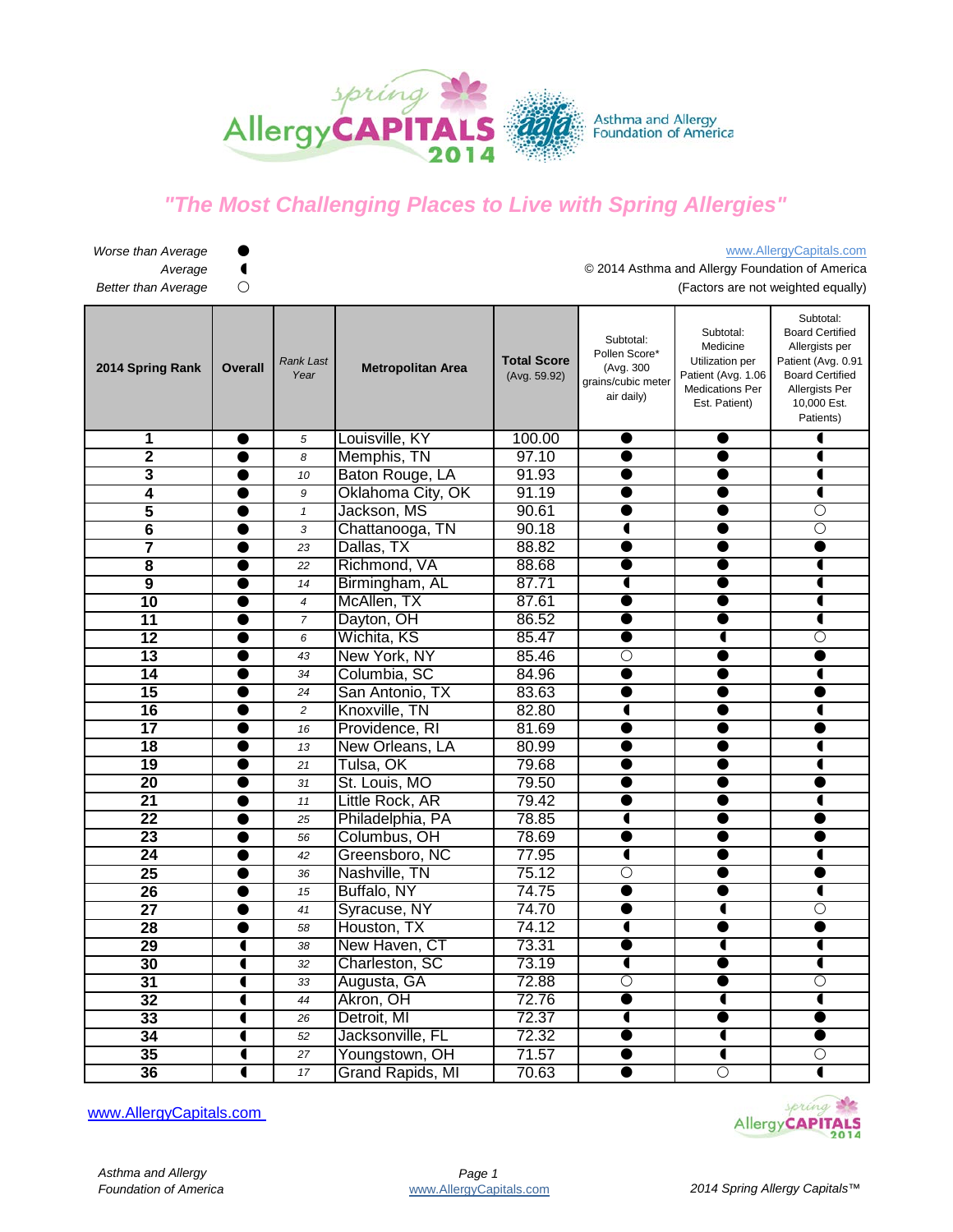| 2014 Spring Rank | <b>Overall</b>       | <b>Rank Last</b><br>Year | <b>Metropolitan Area</b> | <b>Total Score</b><br>(Avg. 59.92) | Subtotal:<br>Pollen Score*<br>(Avg. 300<br>grains/cubic meter<br>air daily) | Subtotal:<br>Medicine<br>Utilization per<br>Patient (Avg. 1.06<br><b>Medications Per</b><br>Est. Patient) | Subtotal:<br><b>Board Certified</b><br>Allergists per<br>Patient (Avg. 0.91<br><b>Board Certified</b><br>Allergists Per<br>10,000 Est.<br>Patients) |
|------------------|----------------------|--------------------------|--------------------------|------------------------------------|-----------------------------------------------------------------------------|-----------------------------------------------------------------------------------------------------------|-----------------------------------------------------------------------------------------------------------------------------------------------------|
| $\overline{37}$  | 1                    | 29                       | Toledo, OH               | 70.57                              | ◀                                                                           |                                                                                                           | $\bigcirc$                                                                                                                                          |
| $\overline{38}$  | 1                    | 77                       | Los Angeles, CA          | 70.38                              | $\bullet$                                                                   | $\overline{O}$                                                                                            | O                                                                                                                                                   |
| 39               | 1                    | 35                       | Hartford, CT             | 70.36                              | e                                                                           | ◀                                                                                                         | 1                                                                                                                                                   |
| 40               | 1                    | 47                       | Cleveland, OH            | 70.22                              |                                                                             | ◀                                                                                                         |                                                                                                                                                     |
| 41               | 1                    | 39                       | Pittsburgh, PA           | 69.66                              |                                                                             |                                                                                                           |                                                                                                                                                     |
| 42               | 1                    | 12                       | Madison, WI              | 69.35                              | 1                                                                           |                                                                                                           | $\bigcirc$                                                                                                                                          |
| 43               | 1                    | 48                       | Bridgeport, CT           | 69.11                              |                                                                             |                                                                                                           | ◀                                                                                                                                                   |
| 44               | 1                    | 53                       | Albany, NY               | 68.87                              |                                                                             | c                                                                                                         | ◀                                                                                                                                                   |
| 45               | 1                    | 51                       | Portland, ME             | 68.64                              |                                                                             | $\overline{\circ}$                                                                                        | $\overline{\bigcirc}$                                                                                                                               |
| 46               |                      | 19                       | Greenville, SC           | 68.57                              |                                                                             |                                                                                                           |                                                                                                                                                     |
| 47               | 1                    | 40                       | Charlotte, NC            | 68.39                              |                                                                             |                                                                                                           |                                                                                                                                                     |
| 48               | 1                    | 45                       | Allentown, PA            | 68.16                              | $\blacksquare$                                                              | ◀                                                                                                         | $\blacksquare$                                                                                                                                      |
| 49               | $\blacksquare$       | 18                       | Springfield, MA          | 68.14                              | $\overline{\circ}$                                                          |                                                                                                           | $\overline{\bigcirc}$                                                                                                                               |
| 50               | 1                    | 64                       | Austin, TX               | 67.82                              | $\bigcirc$                                                                  |                                                                                                           |                                                                                                                                                     |
| $\overline{51}$  | 1                    | 80                       | El Paso, TX              | 67.77                              | $\blacksquare$                                                              |                                                                                                           | 1                                                                                                                                                   |
| 52               | 1                    | 61                       | Tucson, AZ               | 67.66                              | $\blacksquare$                                                              | ◀                                                                                                         | 1                                                                                                                                                   |
| 53               | ◀                    | 62                       | Chicago, IL              | 67.13                              | $\blacksquare$                                                              | $\overline{\circ}$                                                                                        |                                                                                                                                                     |
| $\overline{54}$  | 1                    | 65                       | Fresno, CA               | 67.11                              | 1                                                                           | ◀                                                                                                         |                                                                                                                                                     |
| 55               | 1                    | 28                       | Omaha, NE                | 66.90                              | 1                                                                           |                                                                                                           | 1                                                                                                                                                   |
| 56               | 1                    | 75                       | Phoenix, AZ              | 66.60                              | $\blacksquare$                                                              | 1                                                                                                         |                                                                                                                                                     |
| $\overline{57}$  | ◀                    | 30                       | Des Moines, IA           | 66.07                              | 1                                                                           |                                                                                                           | $\bigcirc$                                                                                                                                          |
| 58<br>59         | 1<br>1               | 50                       | Scranton, PA             | 65.57<br>65.56                     | $\overline{\bigcirc}$                                                       |                                                                                                           | O                                                                                                                                                   |
| 60               | 1                    | 76<br>72                 | Tampa, FL<br>Atlanta, GA | 65.33                              | $\overline{\bigcirc}$                                                       |                                                                                                           |                                                                                                                                                     |
| 61               | 1                    | 69                       | Cincinnati, OH           | 65.09                              | $\overline{\bigcirc}$                                                       |                                                                                                           |                                                                                                                                                     |
| 62               | 1                    | 55                       | Las Vegas, NV            | 64.79                              | 0                                                                           |                                                                                                           |                                                                                                                                                     |
| 63               | 1                    | 74                       | Lakeland, FL             | 63.92                              | $\overline{\bigcirc}$                                                       | 1                                                                                                         | $\bigcirc$                                                                                                                                          |
| 64               | 1                    | 87                       | Raleigh, NC              | 63.87                              | $\overline{O}$                                                              |                                                                                                           | $\blacksquare$                                                                                                                                      |
| 65               | 1                    | 60                       | Minneapolis, MN          | 63.81                              |                                                                             | $\bigcirc$                                                                                                |                                                                                                                                                     |
| 66               | 1                    | 20                       | Virginia Beach, VA       | 63.72                              | ◀                                                                           |                                                                                                           |                                                                                                                                                     |
| 67               | 1                    | 66                       | Washington, DC           | 63.71                              | $\overline{O}$                                                              |                                                                                                           |                                                                                                                                                     |
| 68               | 1                    | 37                       | Rochester, NY            | 63.47                              | $\blacksquare$                                                              | 1                                                                                                         |                                                                                                                                                     |
| 69               | 1                    | 54                       | Kansas City, MO          | 62.80                              | $\bigcirc$                                                                  | ŧ                                                                                                         |                                                                                                                                                     |
| 70               | 1                    | 57                       | Harrisburg, PA           | 62.48                              | $\overline{\mathbf{1}}$                                                     | 1                                                                                                         | $\overline{\bigcirc}$                                                                                                                               |
| $\overline{71}$  | 1                    | 79                       | Albuquerque, NM          | 62.34                              | $\blacksquare$                                                              | 1                                                                                                         | ◀                                                                                                                                                   |
| 72               | 1                    | 46                       | Poughkeepsie, NY         | 62.19                              | $\circ$                                                                     | ◀                                                                                                         | $\bigcirc$                                                                                                                                          |
| $\overline{73}$  | 1                    | 67                       | Baltimore, MD            | 61.90                              | $\bigcirc$                                                                  | 1                                                                                                         | $\bullet$                                                                                                                                           |
| 74               | 1                    | 68                       | Milwaukee, WI            | 61.65                              | ◀                                                                           |                                                                                                           |                                                                                                                                                     |
| 75               | 1                    | 71                       | Miami, FL                | 61.50                              | $\overline{O}$                                                              | C                                                                                                         |                                                                                                                                                     |
| 76               | 1                    | 81                       | Modesto, CA              | 61.37                              | $\bigcirc$                                                                  | 1                                                                                                         | $\overline{\bigcirc}$                                                                                                                               |
| $\overline{77}$  | 1                    | 84                       | San Francisco, CA        | 61.26                              | $\bullet$                                                                   | $\overline{O}$                                                                                            |                                                                                                                                                     |
| 78               | 1                    | 88                       | San Jose, CA             | 60.56                              | $\bullet$                                                                   | $\bigcirc$                                                                                                |                                                                                                                                                     |
| 79               | 1                    | 83                       | Boston, MA               | 60.21                              | $\overline{O}$                                                              | ◀                                                                                                         |                                                                                                                                                     |
| 80               | 1                    | 59                       | Indianapolis, IN         | 59.16                              | $\bigcirc$                                                                  | $\overline{\mathbf{C}}$                                                                                   |                                                                                                                                                     |
| 81               | $\blacklozenge$      | 82                       | Bakersfield, CA          | 58.85                              | $\overline{\bullet}$                                                        | $\bigcirc$                                                                                                | $\blacksquare$                                                                                                                                      |
| $\overline{82}$  | 1                    | 49                       | Riverside, CA            | 56.93                              |                                                                             | $\bigcirc$                                                                                                |                                                                                                                                                     |
| 83               | 1                    | 86                       | Orlando, FL              | 56.74                              | $\overline{O}$                                                              | 1                                                                                                         |                                                                                                                                                     |
| 84               | 1                    | 92                       | Stockton, CA             | 56.17                              | $\bigcirc$                                                                  | 1                                                                                                         | ◀                                                                                                                                                   |
| 85               | 1                    | 73                       | Cape Coral, FL           | 55.59                              | $\overline{\bigcirc}$                                                       | $\overline{\mathbf{C}}$                                                                                   | $\circ$                                                                                                                                             |
| 86               | $\overline{\bullet}$ | 96                       | Sarasota, FL             | 55.29                              | $\bigcirc$                                                                  | $\circ$                                                                                                   | $\overline{\bullet}$                                                                                                                                |

[www.AllergyCapitals.com](http://www.allergycapitals.com/)